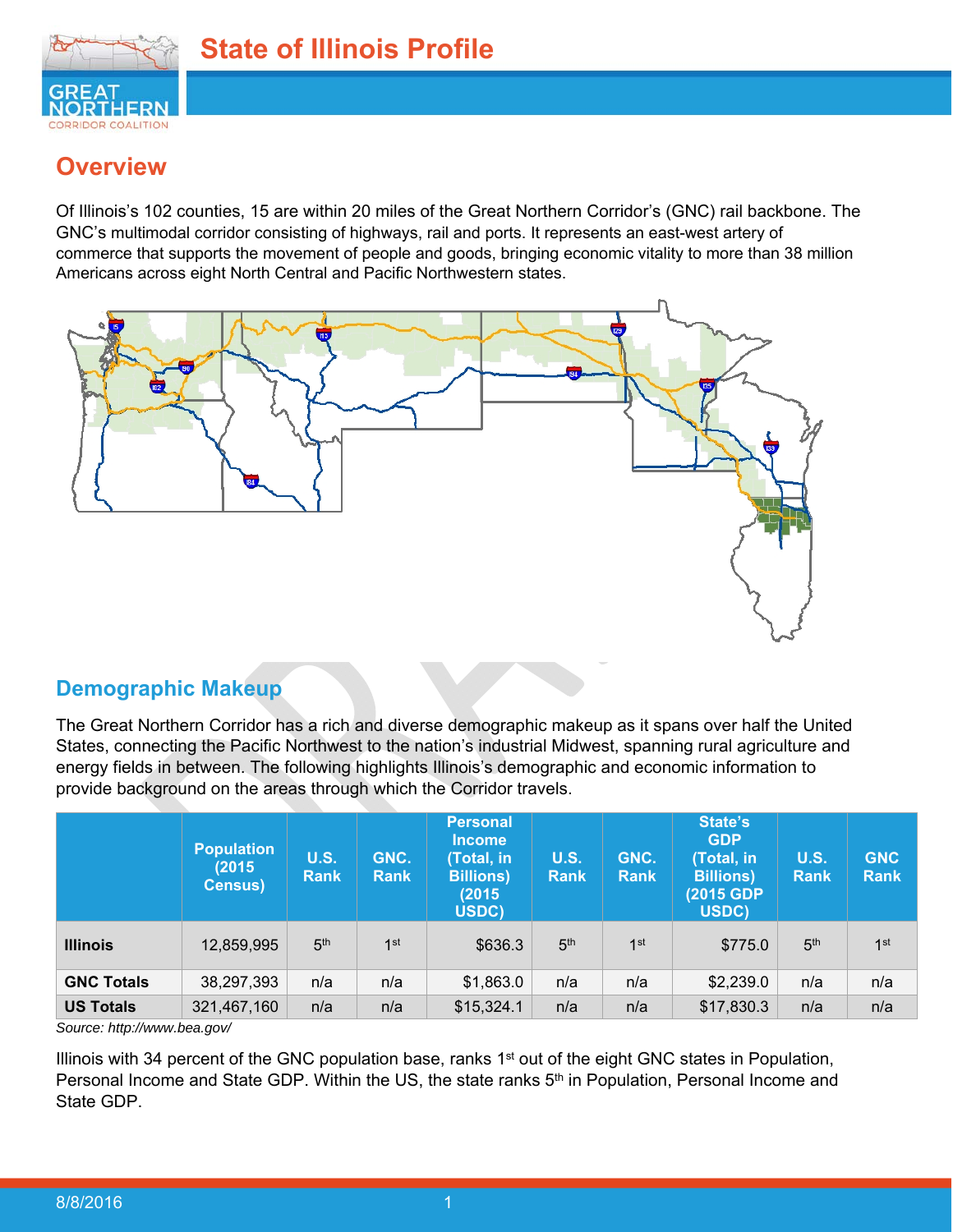

**RIDOR COALITION** 

## **Illinois Coalition Members**

Currently, Illinois's stakeholders are represented by the Illinois Department of Transportation. It is anticipated that this membership will grow as the Coalition expands its membership to MPO's, RTPO's, and other interested stakeholders along the corridor.

## **Canadian Relations with Illinois**

In 2015, Canada was Illinois's largest trading partner with exports to Canada totaling \$17.5 billion and imports totaling \$29.6 billion.

## **Domestic Cargo Movement (2014)**

# *Of the 900 Million Tons of Illinois Products moving domestically in the United States, 64% is destined for GNC states, valuing \$552 Billion*

# **Truck flows**

#### **Port of Superior Truck Routes and Departure Destinations**



The Truck routes displayed above, demonstrate the significance contribution Illinois roadways have to the mobility of freight through the Corridor.